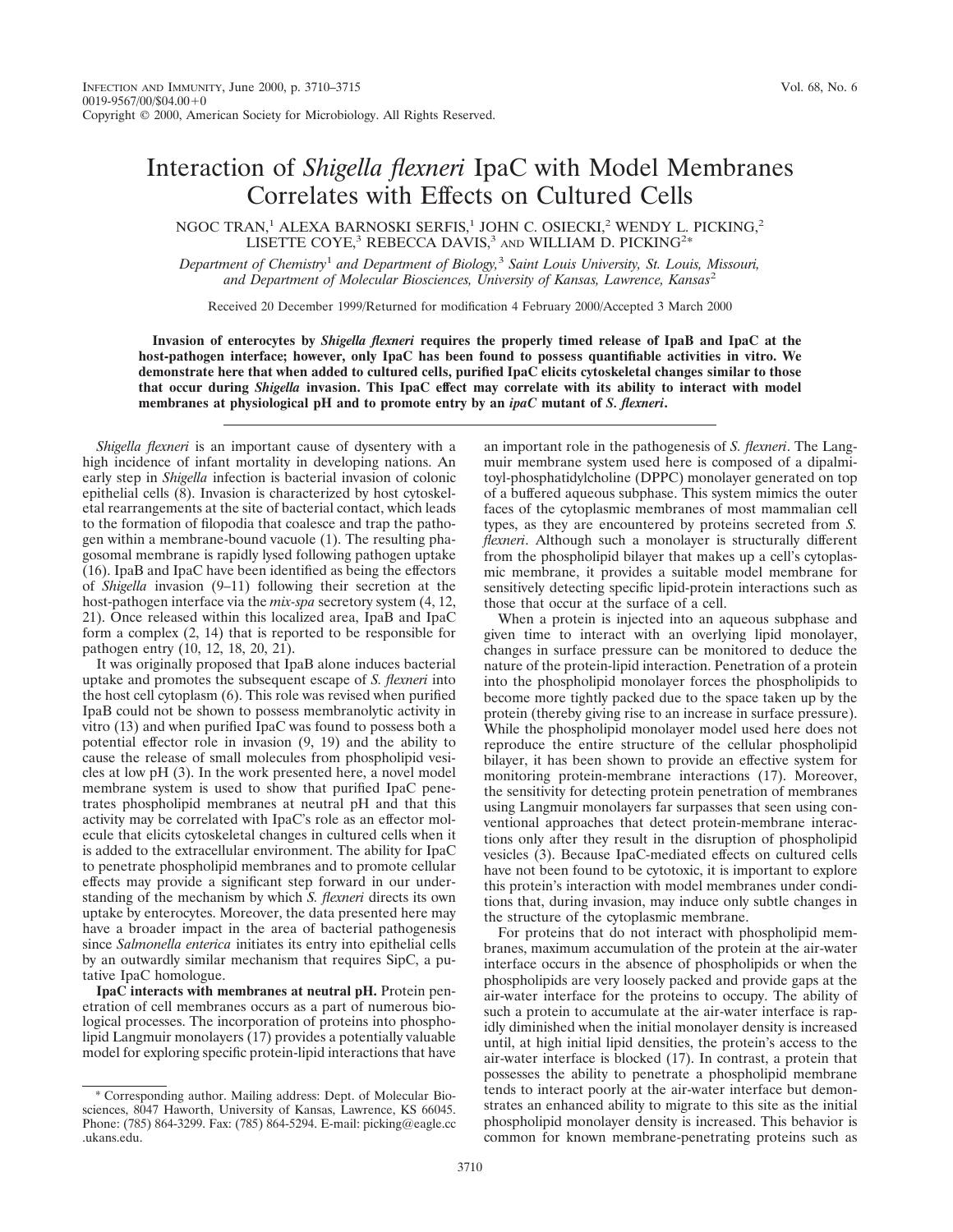factor VII, a protein involved in the blood-clotting cascade (17).

The *ipaC* coding sequence was cloned and expressed, and IpaC was purified as described previously (15). The presence of a short leader sequence containing a  $His<sub>6</sub>$  tag allowed affinity purification of IpaC in the presence of 6 M urea (2). When prepared with urea, IpaC was dialyzed against 20 mM phosphate (pH 7.2)–150 mM NaCl (phosphate-buffered saline [PBS]) containing 2 M urea. Refolding of the protein was facilitated by rapid dilution as described previously (2), and protein concentrations were measured by a bicinchoninic acid protein assay (Sigma Chemical Co.). To monitor potential interactions between purified recombinant IpaC and a DPPC monolayer, a NIMA model 611D Langmuir-Blodgett trough equipped with a model PS4 pressure sensor was used to monitor changes in membrane surface pressure (17). An aqueous subphase containing 0.1 M Tris (pH 7.4) was used, and in some experiments, calcium chloride was added to a concentration of 10 mM. To form phospholipid monolayers, 100  $\mu$ l of 1-mg/ml DPPC prepared in chloroform was dropped onto the subphase and the solvent was removed by evaporation. The monolayers were then compressed to predetermined surface pressures. Fibrinogen was used here as a negative-control protein that does not interact with phospholipid membranes, and bloodclotting factor VII was used as a positive-control protein known to penetrate phospholipid membranes in a calciumdependent manner. Fibrinogen was prepared in 0.1 M Tris (pH 7.4), and 500  $\mu$ l was injected into the subphase to give a final concentration of 3  $\mu$ g/ml. IpaC and factor VII (500  $\mu$ l each) were added to the subphase to give a final concentration of  $0.02 \mu$ g/ml each. The proteins were allowed to interact with the monolayer for 75 min, and the degree of protein accumulation at the interfacial region was measured as a time-dependent increase in surface pressure.

The largest changes in surface pressure for the negativecontrol protein (fibrinogen) were observed at the lowest initial lipid pressures (Fig. 1A), with no increase in surface pressure seen when the monolayer was compressed to 10 mN/m or higher. In contrast, IpaC showed the highest changes in surface pressure at the highest initial lipid pressures (Fig. 1B), with no surface activity seen in the absence of phospholipids. Membrane-binding proteins typically display this type of increased surface activity in the presence of a compacted phospholipid monolayer (17). Even at initial surface pressures approaching 30 mN/m (the estimated average density of phospholipids in the cell membrane), IpaC efficiently penetrated the DPPC monolayer, although at a rate that was somewhat lower than when the initial surface pressure was 15 mN/m (data not shown), indicating that this activity has physiological relevance.

The magnitude of the increased surface pressure caused by IpaC was comparable to that seen with the same concentration of factor VII, which also displays an enhanced ability to penetrate DPPC monolayers as the initial surface pressure is increased (Table 1). These data indicate that IpaC interactions with phospholipid membranes at neutral pH are similar to that of a known membrane-penetrating protein. Unlike factor VII, whose penetration of phospholipid membranes is calcium dependent (17), IpaC interacts with the DPPC membranes in the absence or presence of added calcium (Table 2). Interestingly, while the absolute value of the maximum surface pressure change for the phospholipid monolayers caused by IpaC is greater in the presence of 10 mM calcium, the ratio of IpaC penetration at high initial surface pressures relative to that at low initial surface pressures is greater in the absence of calcium (Table 2). This indicates that IpaC penetration of phospholipid



FIG. 1. IpaC penetrates model DPPC membranes. (A) Fibrinogen (used here as a negative-control protein that does not penetrate phospholipid membranes) was injected into the aqueous subphase of a Langmuir-Blodgett trough at different initial DPPC pressures ( $\circ$ , 3.0 dynes/cm;  $\Box$ , 4.0 dynes/cm;  $\triangle$ , 5.6 dynes/cm). No interaction of fibrinogen with the DPPC monolayer is seen once the initial lipid pressure is 10 dynes/cm or greater (data not shown). (B) IpaC was injected into the aqueous subphase at different initial DPPC pressures  $(\Diamond, 3.0)$ dynes/cm;  $\circ$ , 5.0 dynes/cm;  $\Box$ , 10.0 dynes/cm;  $\triangle$ , 15.0 dynes/cm). In both panels, single datum points are given at each time; however, the data sets shown are representative of those generated in at least three independent experiments that gave nearly identical results. The magnitude of the surface pressure changes at low initial lipid densities in panel A were greater than the surface pressure changes caused by IpaC (B) because of the relatively small size of IpaC and the much lower subphase concentration used for IpaC.

membranes, unlike that of factor VII, is not calcium dependent.

Interestingly, when IpaC is freshly diluted from solutions containing urea, the observed protein-induced surface pressure changes are higher (Table 2). In control experiments, urea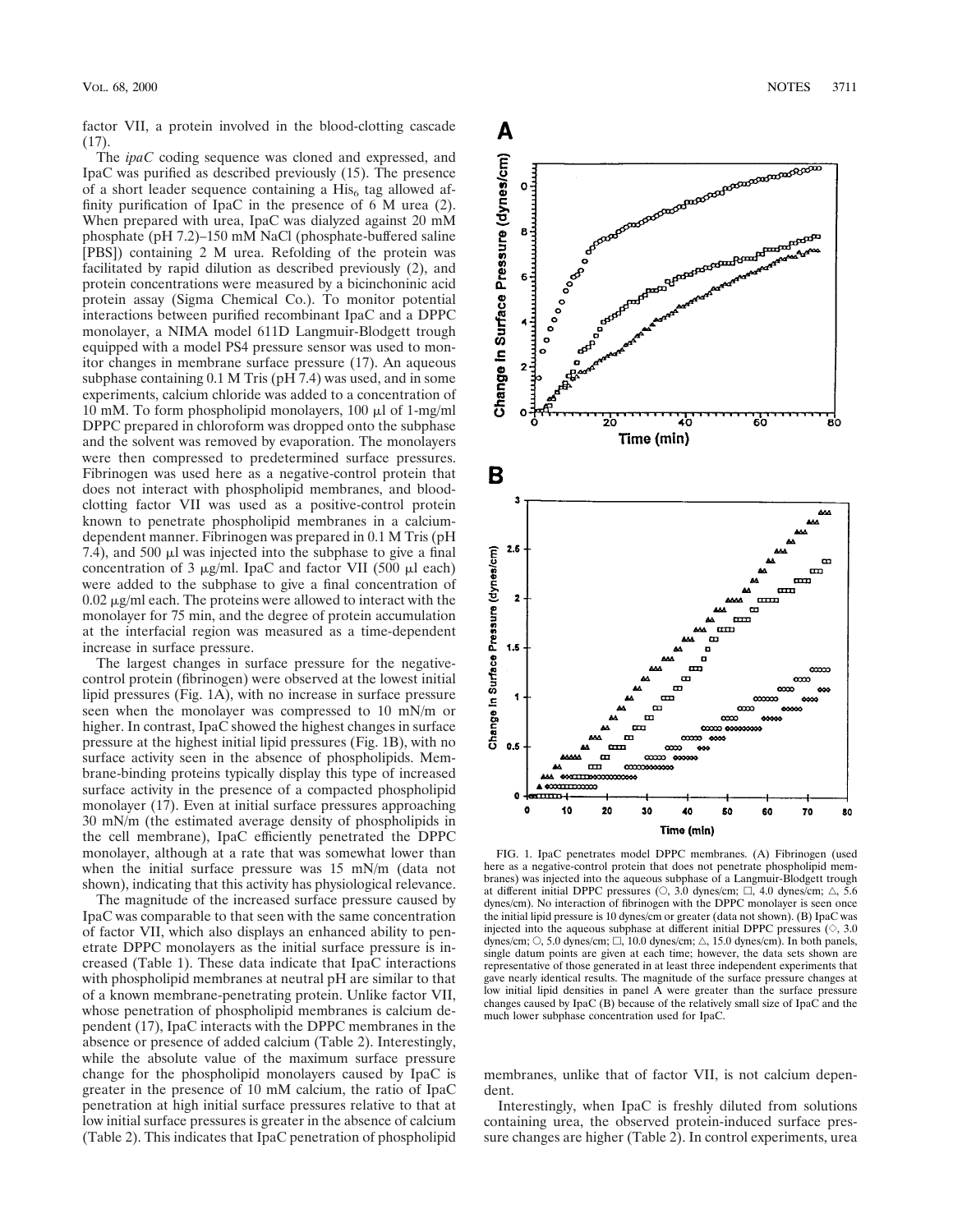|                               | TABLE 1. Changes in the surface pressures of DPPC membranes |  |  |  |  |  |
|-------------------------------|-------------------------------------------------------------|--|--|--|--|--|
| caused by factor VII and IpaC |                                                             |  |  |  |  |  |

| Initial lipid pressure | Change in lipid pressure upon<br>addition of the protein $(\Delta II)^a$ : |      |  |
|------------------------|----------------------------------------------------------------------------|------|--|
| (dynes/cm)             | Factor VII                                                                 | IpaC |  |
|                        | 0.8                                                                        | 0.3  |  |
|                        |                                                                            | 1.0  |  |
| 5.6                    | 1.5                                                                        |      |  |
| 10                     | 2.1                                                                        | 1.4  |  |
|                        | 3.1                                                                        | 2.1  |  |

*<sup>a</sup>* The data shown are representative results from a series of at least three independent experiments with similar results (deviation,  $\leq 10\%$ ). Factor VII requires the presence of 10 mM CaCl<sub>2</sub> for significant membrane penetration, while the results given for IpaC were obtained in the absence of added calcium.

alone (at concentrations up to 50 mM) did not cause changes in surface pressure when it was injected beneath compressed phospholipid monolayers at any initial lipid pressure (data not shown), indicating that urea in the IpaC samples did not contribute directly to the larger observed surface pressure changes. From Table 2, it is clear that IpaC interacts more extensively with phospholipid membranes when it starts out in a partially unfolded state. This is interesting since, like SipC from *Salmonella* (7), IpaC appears to be secreted via a supramolecular "needle complex" that spans the inner and outer membranes of the pathogen (5). In *Salmonella*, the needle complex is proposed to have a relatively narrow inner diameter (5), indicating that SipC is probably released in a partially unfolded state. It is anticipated, therefore, that IpaC and SipC rapidly generate their final tertiary and quaternary structures at the host-pathogen interface (concomitant with formation of IpaC [SipC]-containing protein complexes).

De Geyter and coworkers suggest that IpaC possesses membrane-lysing potential based on its ability to release calcein trapped in vesicles composed of phosphatidylserine (an acidic phospholipid typically found at the inner face of the cytoplasmic membrane) and phosphatidylcholine (a neutral phospholipid) (3). This lytic activity is largely pH dependent, with little activity seen at neutral pH and with most efficient membrane lysis occurring below pH 6.0 (3). This is distinct from the penetration of DPPC membranes at neutral pH as described here. Moreover, it was shown in previous work that IpaC enhances the invasive capacity of *S. flexneri* without lysing host cells (9) and IpaC does not appear to possess a pH-dependent hemolytic activity in vitro (data not shown).

Because of the sensitivity of the assay described here for monitoring protein-membrane interactions under a variety of conditions, it is now possible to monitor the effect that IpaC and IpaC-containing protein complexes have on membranes composed of different phospholipids. This will provide a convenient model for deducing the events occurring at the hostpathogen interface immediately prior to *S. flexneri* entry into host cells. It is difficult at this point to determine whether IpaC penetration of DPPC monolayers is comparable to that of pore-forming toxins as previously proposed by De Geyter and coworkers (3); however, it is important to note that IpaC does not lyse and is not cytotoxic for cultured Henle 407 cells (9; data not shown). Therefore, if IpaC does form a pore following interaction with a host cell membrane, this pore does not result in the rapid death of the host cell. Alternatively, it is possible that IpaC penetrates phospholipid membranes at neutral pH but forms a pore only as the pH is lowered to that found in early endosomal compartments. This would be consistent with the work reported by De Geyter et al. (3). It should be possible

to determine whether IpaC possesses properties consistent with pore formation by monitoring protein-protein interactions (see reference 2) involving membrane-imbedded IpaC.

It has been shown that IpaB-IpaC complexes being immunoprecipitated onto the surfaces of latex beads is sufficient for promoting the uptake of these beads by cultured cells, suggesting that both IpaB and IpaC have important roles in cellular invasion by *S. flexneri* (10). It is therefore possible that IpaB influences the action of IpaC at the host-pathogen interface and that it has a profound effect on IpaC's ability to interact with phospholipid membranes. It will be important to compare the interactions that IpaC has with phospholipid membranes before and after its recruitment into protein complexes containing IpaB. Because Ipa complexes presumably represent IpaC in its natural extracellular context, their formation can be expected to enhance the membrane interactions seen here. It is also possible that recruitment into Ipa complexes may diminish IpaC's interaction with phospholipid membranes while increasing its ability to interact with cellular integrins, which has been described as being a potential receptor for the Ipa complex by Terajima et al. (18) and Watarai et al. (20). In addition to using Langmuir films to explore the action of IpaC, it will be important to explore the same parameters for *Salmonella* invasion protein C (SipC), which is a putative homologue of IpaC (7). A comparison of the membrane-penetrating potentials of these two proteins would be enlightening since *Salmonella* invades epithelial cells in much the same way as *S. flexneri*, but without lysing the resulting membrane-bound vacuole (7).

**Addition of purified IpaC to Henle 407 cells promotes cytoskeletal changes.** Because IpaC interacts with DPPC membranes and has been shown to promote the uptake of virulence plasmid-cured *S. flexneri* when added at high concentrations, its effect on the cytoskeleton of Henle 407 cells was explored. Henle 407 cells (ATCC CCL6) were grown in Eagle's modified minimal essential medium (MEME; Fisher Scientific) containing 10% calf serum (Gibco-BRL) and incubated in 5%  $CO<sub>2</sub>$ . When incubated in 2  $\mu$ M IpaC in serum-free medium, Henle 407 cells become rounded after 1 h, with some of the cells detaching after even longer incubations (data not shown). At no point during exposure to IpaC do the attached cells display IpaC-related cytotoxicity as monitored by their ability to exclude trypan blue or their failure to release lactate dehydrogenase into the culture supernatant (data not shown). These morphological changes suggest that IpaC induces cytoskeletal rearrangements in Henle 407 cells. To confirm this, Henle 407

TABLE 2. The effect of urea and calcium on surface pressure changes caused by IpaC

| Urea<br>present <sup>b</sup> | $Ca^{2+}$<br>added <sup>c</sup> | Change in lipid pressure<br>upon addition of IpaC<br>$(\Delta \Pi)^a$ at an initial lipid<br>pressure (dynes/cm) of: |     |     |     | Multiple of increase<br>in lipid pressure at<br>15 dynes/cm versus<br>initial lipid pressure |
|------------------------------|---------------------------------|----------------------------------------------------------------------------------------------------------------------|-----|-----|-----|----------------------------------------------------------------------------------------------|
|                              |                                 | 3                                                                                                                    |     | 10  | 15  | at 3 dynes/cm                                                                                |
|                              |                                 | 0.3                                                                                                                  | 1.0 | 1.4 | 2.1 | 7.0                                                                                          |
|                              |                                 | 0.6                                                                                                                  | 1.0 | 1.7 | 2.1 | 3.5                                                                                          |
| $^{+}$                       |                                 | 1.1                                                                                                                  | 1.3 | 2.4 | 2.9 | 2.6                                                                                          |
|                              |                                 | 2.2.                                                                                                                 | 2.8 | 3.4 | 4.1 | 1.9                                                                                          |

*<sup>a</sup>* The data shown are representative results from a series of at least three independent experiments that generated similar results (deviation,  $\leq 10\%$ ). *b* Samples were prepared in 2 M urea as described in the text and rapidly

diluted into 0.1 M Tris (pH 7.4) to promote protein refolding. The final concentration of urea was less than  $50 \text{ mM}$  following addition to the aqueous subphase in all cases.

CaCl<sub>2</sub> was added to a final concentration of 10 mM.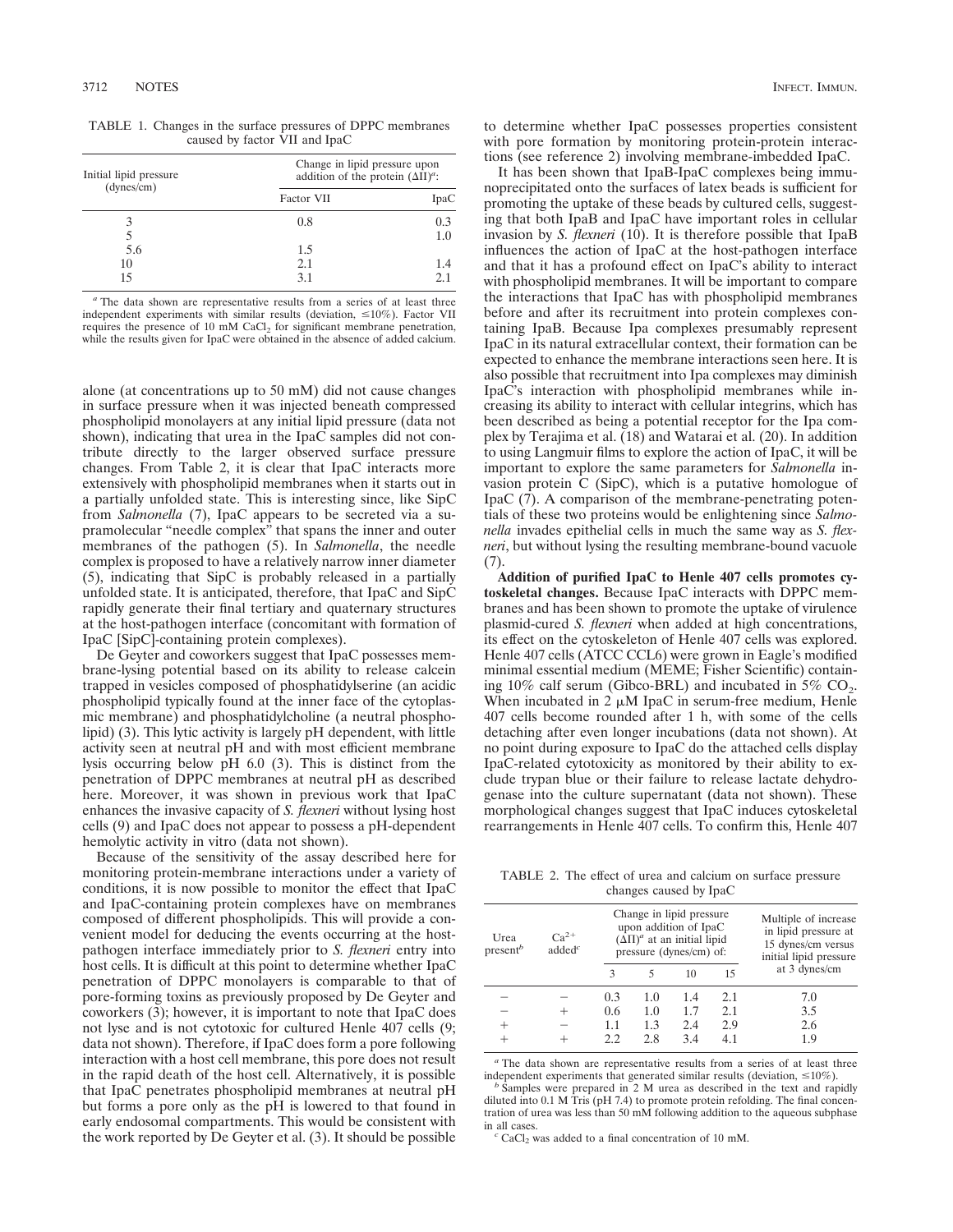

FIG. 2. Extracellular IpaC promotes cytoskeletal changes in Henle 407 cells. The cells were incubated at 37°C in serum-free MEME and immediately fixed (A) or fixed after 7 or 30 min in the serum-free MEME (B and C, respectively). Alternatively, the cells were incubated in serum-free MEME containing 2  $\mu$ M IpaC for 7 min (D) or 30 min (E) andstained for analysis of polymerized actin by fluorescence microscopy (at a magnification of 3400). 1/8, 1/8-s exposure.

cells were grown on coverslips and incubated with  $2 \mu M$  IpaC in serum-free MEME. Actin staining was the carried out by simultaneously fixing, permeabilizing, and staining the cells for 15 min in a solution containing 3.7% formaldehyde, 1% palmitoyl-lysophosphatidylcholine, and rhodamine-phalloidin. The stained cells were washed with PBS and overlaid with PBS containing 50% glycerol and 1 mg of *n*-propylgallate per ml. Stained actin was viewed by fluorescence microscopy on an Olympus BX60 microscope equipped with a charge-coupled device camera (Optronics) and videocapture card (Truevision).

After a 7-min incubation with IpaC, f-actin appeared to accumulate at the cell edges with the appearance of numerous microspikes (Fig. 2). After 30 min, the cells started to show signs of rounding up while appearing to have less overall factin content relative to that seen at 7 min as judged by a decrease in overall fluorescence intensity (Fig. 2). These time points correlate reasonably well with the reported times for cytoskeletal changes observed during *S. flexneri* invasion (1). It was recently reported that IpaC induces actin polymerization in (i) 3T3 cells permeabilized with saponin, (ii) 3T3 cells microinjected with IpaC, and (iii) HeLa cells expressing *ipaC* (19). In this work, IpaC added to the extracellular environment elicits a similar effect except that, unlike with permeabilized cells (19), IpaC does not cause detectable cytotoxic effects (at low IpaC concentrations) at times exceeding 1 h (data not shown). This observation suggests that permeabilization introduces cellular changes that ultimately disrupt ongoing functions and that such disruptions do not occur when IpaC is added to the extracellular milieu.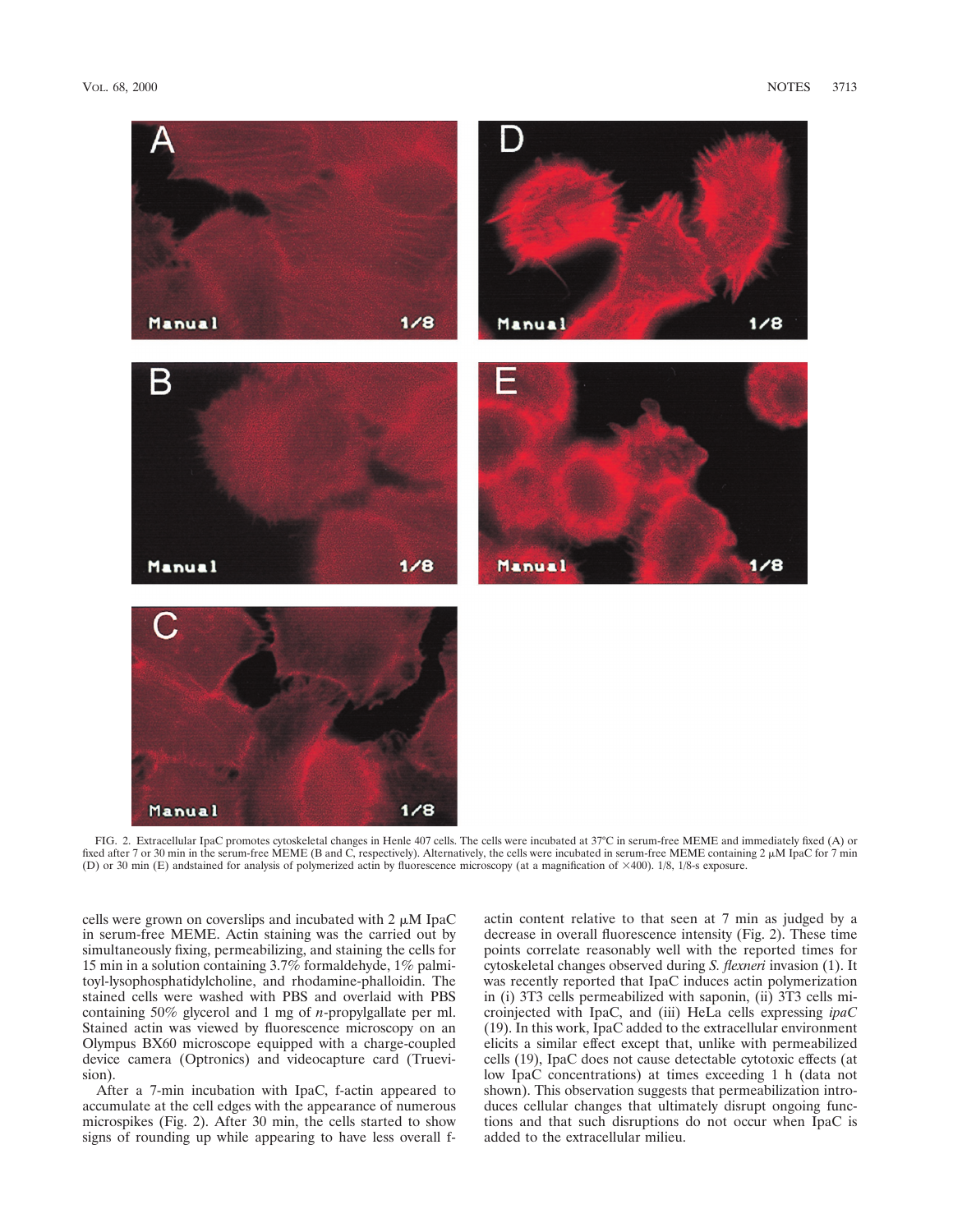The ability of IpaC to elicit changes in cultured cells suggests that it interacts with the host cell surface to trigger a cascade of events. An earlier study implicated  $\alpha_5\beta_1$  integrins as potential receptors for Ipa protein complexes (20). In previous work from our laboratory, the need for high IpaC concentrations to promote overt cellular effects may indicate that there is a large number of possible IpaC binding sites (9), perhaps because the IpaC interaction with host cells is rather general. Such an interaction could be explained if IpaC was able to interact directly with the host cell membrane in addition to, or instead of, integrin receptors.

**Exogenously added IpaC promotes uptake of a** *S. flexneri ipaC* **mutant.** In a recent report, it was shown that expression of *ipaC* in HeLa cells leads to a fivefold enhancement in the uptake of *S. flexneri* (19). Earlier work showed that exogenously added IpaC enhances invasion over fourfold for IpaC prepared in 20 mM phosphate (pH 7.2) with 150 mM NaCl (PBS) (9) and eightfold for IpaC prepared in PBS containing 2 M urea (2). Moreover, high concentrations of IpaC promote the uptake of small numbers of plasmid-cured *S. flexneri* (9). To determine the potential importance of IpaC-induced cytoskeletal changes and its potential relationship with IpaCmembrane interactions, the protein was added to Henle 407 cells and the subsequent effect on the uptake of different strains of *S. flexneri* was monitored.

*S. flexneri* 2a strain 2457T was provided by A. T. Maurelli (Uniformed Services University of the Health Sciences, Bethesda, Md.), and *S. flexneri* strain SF621 (carrying a nonpolar null mutation in *ipaC*) (11) was provided by Philippe Sansonetti (Unité de Pathogénie Microbienne Moléculaire, Institut Pasteur, Paris, France). *S. flexneri* entry into Henle 407 cells was quantified using a gentamicin protection assay as described previously (9) except that the bacteria were centrifuged onto the surfaces of the Henle 407 cells to promote efficient contact between the bacteria and the host cells. *S. flexneri* strain 2457T was used at a multiplicity of infection (MOI) of 1.0, while the noninvasive strains BS103 and SF621 were used at an MOI of 10 or greater. Bacteria were added to the monolayers in serumfree MEME and incubated for 30 min at 37°C. The monolayers were then washed with MEME containing 5% newborn calf serum and 50  $\mu$ g of gentamicin per ml, rinsed with serum-free MEME, and overlaid with 0.5% agarose and 0.5% agar containing  $2 \times$  Luria-Bertani medium. The plates were incubated overnight at 37°C, and the resulting colonies were counted.

Exogenously added IpaC does not induce uptake of the plasmid-cured *S. flexneri* strain BS103 at high nanomolar concentrations, even at a high MOI, while purified IpaC does promote uptake of strain SF621 (data not shown). While an *ipaC* null mutant of *S. flexneri* is noninvasive and avirulent (11), exogenously added IpaC (50 nM) restores a significant portion of its invasive capacity (up to 5% of wild-type activity in some experiments). An important observation here is that because IpaC is a relatively efficient extracellular effector for the uptake of SF621 but not for BS103, there is a factor in addition to IpaC, perhaps IpaB and/or IpaD, that is an important participant in the invasion process.

Taken together, the data indicate that purified IpaC penetrates model phospholipid membranes, induces cytoskeletal changes in cultured epithelial cells, and promotes uptake of an *ipaC* null mutant of *S. flexneri* by cultured cells. It is not yet clear whether penetration of phospholipid membranes by IpaC is directly related to the observed changes in actin polymerization in Henle 407 cells; however, invasion data may support this possibility. As shown in Table 3, the uptake of wild-type *S. flexneri* is enhanced over eightfold by exogenously added IpaC when the IpaC protein is present in its fully folded state prior

TABLE 3. Exogenously added IpaC enhances invasion by wild-type *S. flexneri*

| <i>S. flexneri</i> strain | Form of IpaC added <sup><i>a</i></sup> | Relative invasion <sup>b</sup> |
|---------------------------|----------------------------------------|--------------------------------|
| <b>BS103</b>              |                                        |                                |
| <b>BS103</b>              | None<br><b>PBS</b>                     | $\theta$                       |
| <b>BS103</b>              | $PBS + 2 M$ urea                       |                                |
| 2457T                     | None                                   | 1.00                           |
| 2457T                     | <b>PBS</b>                             | 8.33                           |
| 2457T                     | $PBS + 2 M$ urea                       | 14.81                          |

*<sup>a</sup>* IpaC was either prepared in the absence of denaturing agents and was added from a PBS stock solution or prepared in the presence of urea and dialyzed against PBS containing 2 M urea prior to being added to the invasion assay. In all experiments, the final concentration of IpaC was 100 nM and the concentration of urea never exceeded 40 mM.

Invasion by wild-type *S. flexneri* in the absence of added IpaC was 54 colonies per well and was given the relative value of 1.00. All values are the averages  $(±15%)$  of triplicate results, and although values varied slightly from one experiment to the next, these data are representative of at least three independent experiments.

to its addition to the reaction mixture of the modified invasion assay used here. In contrast, IpaC enhances invasion by wildtype *S. flexneri* invasion by nearly 15-fold when it is freshly refolded from a stock solution containing 2 M urea (Table 3). These data are consistent with earlier results (2), and they parallel results from experiments designed to explore IpaC's ability to more efficiently penetrate phospholipid membranes when starting out in a partially folded state (Table 2). Therefore, it appears likely that there is a correlation between IpaCmediated effects on epithelial cells and IpaC-dependent penetration of phospholipid membranes.

The data presented here provide the first evidence that purified IpaC elicits cytoskeletal changes in cultured cells when it is presented as part of the extracellular environment. The ability for IpaC to carry out this activity, and thus its role in *Shigella* pathogenesis, may be related to its ability to interact with and possibly integrate into the cytoplasmic membranes of host cells. This is a significant observation that should contribute greatly to our understanding of the events responsible for the early steps in pathogenesis. Clearly the potential relationship between IpaC-membrane interactions and IpaC-mediated changes in the cytoskeletons of cultured epithelial cells warrants continued investigation.

Interestingly, the invasive phenotype of *S. flexneri* requires the properly timed secretion of IpaB and IpaD along with IpaC. Elimination of the gene encoding any of these proteins does not prevent secretion of the others (12), but it does completely eliminate the invasive phenotype (11). The importance of IpaD has been suggested to be at the level of secretion (12); however, IpaD has also been described as being part of a complex that (i) associates with  $\alpha_5\beta_1$  integrins (20) and (ii) is involved in the uptake of noninvasive *Escherichia coli* (18). Other evidence suggests that an IpaB-IpaC complex is the effector of *S. flexneri* invasion (10), while data from our laboratory and that of others indicate that IpaC alone has a central role in the entry of *S. flexneri* into cultured cells (9, 19). In its soluble form, IpaC exists as part of a complex that involves both IpaC-IpaC and IpaC-IpaB interactions (2). It is therefore important to consider the potential effect that IpaB may have on IpaC's ability to penetrate the host cell membrane following the release of both proteins at the host-pathogen interface. As mentioned previously, IpaB may have a profound influence on IpaC's ability to penetrate phospholipid membranes; however, continuing work will be needed to determine what form these effects will take. Determining the regions on IpaC that are